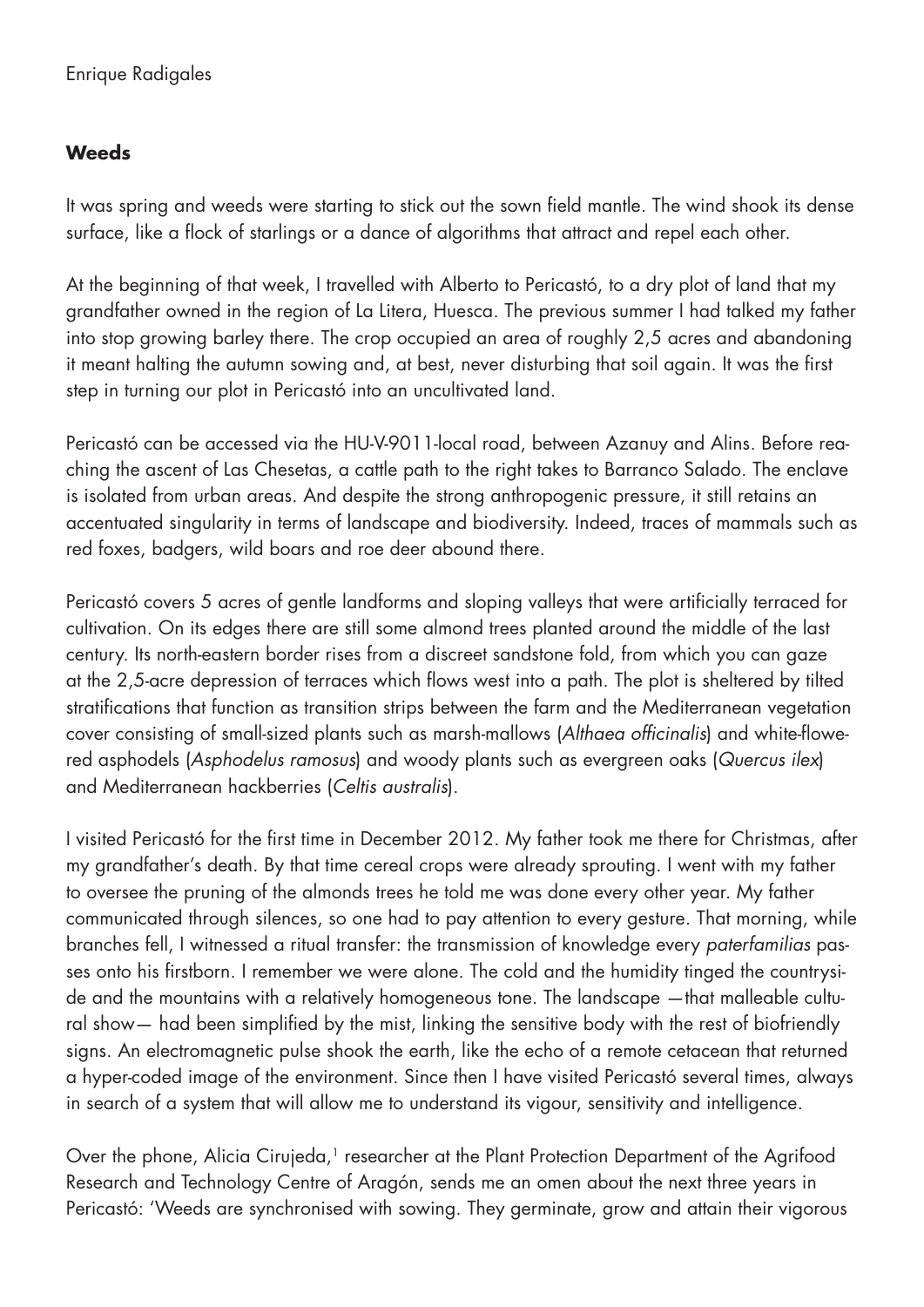growth at the same time as the crop. Although this year you haven't sown in Pericastó, weeds will grow until they complete their biological cycle, which can last between one and two years'.

At present, a growing community of botanists and biologists is challenging the demonization of these herbaceous plants. They argue that there are no good or bad plants in nature.<sup>2</sup> Instead, they propose using a more neutral and scientifically accurate terminology. This is the case, for example, with the word 'adventitious', which designates a group of not native plants that accidentally enter the flora of a new habitat. 'Mala hierba' is a term used mainly in Spain, while 'maleza' is more common throughout Latin America. Similar words are used in other languages of our region of the world: 'mauvaise herbe' in French; 'malerbe' or 'pianti infestati' in Italian, and 'herba danhina' in Portuguese. German, like other Germanic languages, instead of using an adjective, prefixes the noun, originating the word 'unkraut'. 'Onkkruid' in Dutch, 'unkrudt' in Danish and 'ukrutt' in Norwegian are similarly derived. Only in English a neutral term —without positive or negative connotations— is used: *weed*.

'Adventitious plants', 'noxious plants', 'invasive grassland plants', 'invasive forest species', 'aquatic plants', 'architectural plants' and 'ruderal plants' are some of the names by which weeds are grouped, depending on the habitat where they thrive. The word 'ruderal' comes from the Latin 'ruderis', which means 'dirt'. It designates a group of plants that thrive in uncultivated lands or in habitats where the natural vegetational cover has been disturbed by humans (anthropogenic pressure), like along roads, suburban places, landfills, dumpsites or cultivated plots.

An uncultivated soil is a soil that has never been cultivated. Ruderals become problematic when they sprout in an unexpected place, where they grow and reproduce synchronously with cultivated crops, competing with the vegetation selected by humans. In certain habitats dedicated to biological production, such as cereal monocultures, for example, this so-called 'dirt' can be a poppy or a wild carrot that hinders the uniform and controlled growth of the cereal crop. This 'dirt' stands out as a red dissonance in a cereal tide swung by the breeze that dances a sort of military choreography. Foreign bodies and difference are excluded in ecosystems where a biopolitical, population control reason is enforced with the aim at increasing the yield and production of the flowering and fructification cycles. In those ecosystems, an army of lab-designed seeds shielded by a limestone soil-proof DNA germinate and grow at a 5G speed.

In these Fordist bio-scenarios gassed with herbicides —from the Latin 'herba' (herb) and 'cida' (killer, exterminator)—, spontaneous growth is deterred by a toxic film that hampers the hormonal development of plants alien to agricultural production. Although these phytosanitary products are harmless to normative bodies, they do have negative effects on plant biodiversity, as well as on other dependent populations such as mammals, birds, reptiles and the largest subgroup in Pericastó: arthropods. The importance of soil health as life support is condemned. The connections between the vitality of the soil and the nutrients that revert in the food is altered by the enactment of necropolitics aimed at increasing the profitability of the agrarian industry. Such actions deeply destabilize these hidden but thriving-with-life lands that urgently need to be made visible in order to adopt an ecological culture of care3. We need to stop bothering the floors, sort of speak.